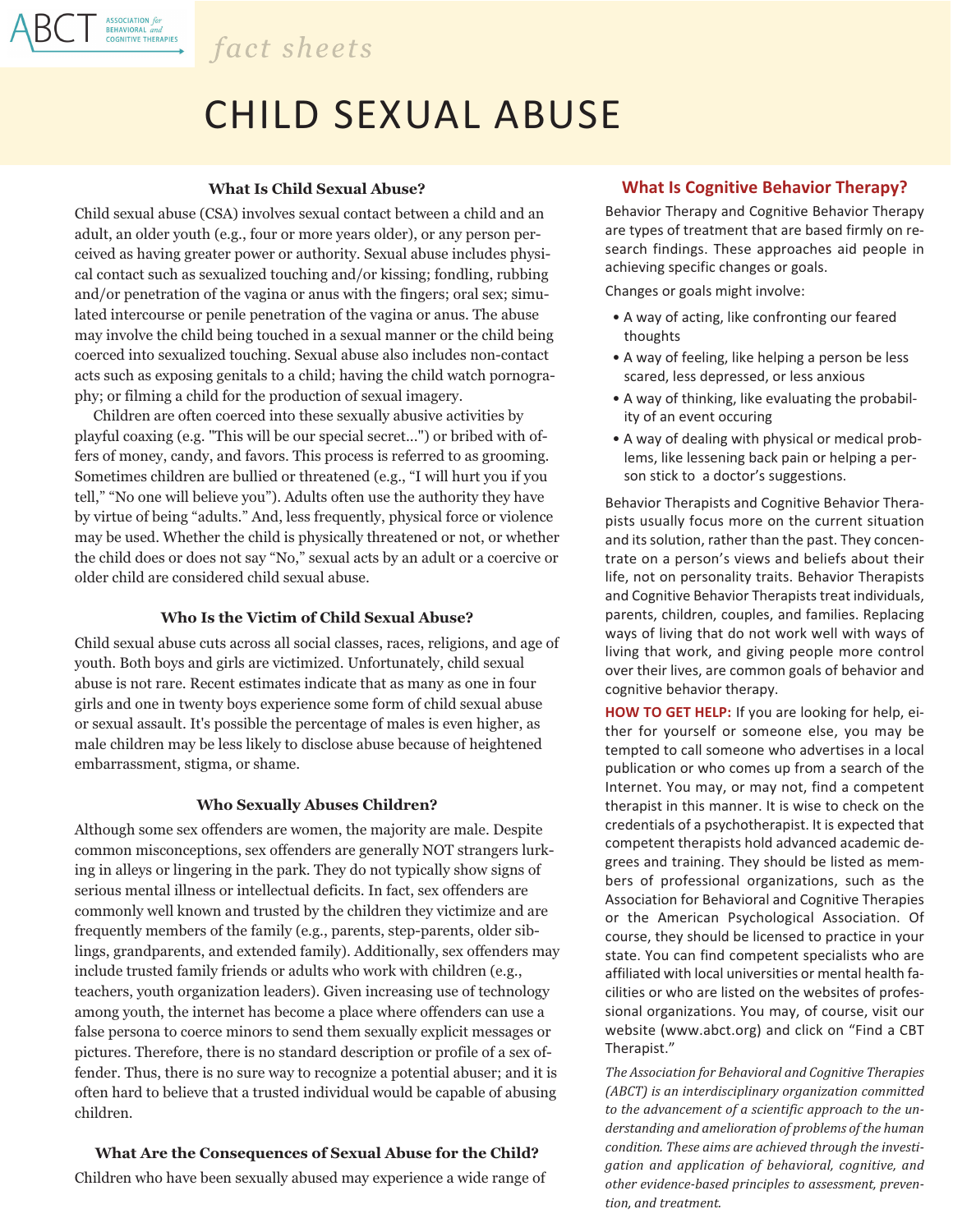emotional and behavioral reactions to the abuse. The nature and severity of these difficulties may depend upon the age of the child (i.e., younger children are often more resilient following CSA), the child's relationship to the perpetrator, the characteristics of the abuse (e.g., duration, severity), and the family's reaction to the child's disclosure. Children may exhibit symptoms of anxiety and distress, such as bed wetting, nightmares, difficulty in school, and running away, which are similar to problems exhibited by children who have experienced any kind of a trauma. Children may also exhibit symptoms that are more specific to inappropriate sexual exposure, such as repetitive sexual talk and play. Many youth experience fears of specific situations or people that remind them of the abuse. Though some children may engage in inappropriate sexualized behaviors following CSA, most children who have been abused will not become sexually abusive themselves. Relatedly, treatment for CSA helps children and parents learn effective responses to problems associated with abuse that help prevent negative, long-term consequences.

Once the abuse is disclosed and stopped, some children return to their typical developmental behaviors and emotions. However, some children have symptoms that persist long after the abuse itself has ended. In fact, a significant number of children who have been sexually abused develop a serious and often chronic disorder known as Posttraumatic Stress Disorder (PTSD). Thus, it is important for the child to have a psychological evaluation and, if necessary, receive treatment. It is important that parents recognize that children may experience different problems related to their sexual abuse experiences as they go through different developmental stages. Therefore, although a child may have successfully completed therapy soon after the abuse was disclosed, or may not have had difficulties previously, they may benefit from therapeutic services at a later time. Regardless of the nature of a child's response to CSA, support from trusted adults close to the child is beneficial in helping them return to their typical functioning.

## **What Are the Consequences of Sexual Abuse for the Nonoffending Family Members?**

While the consequences of CSA and the focus of treatment typically surrounds the child, non-offending family members may also experience distress following the disclosure 0f sexual abuse. Caregivers may experience feelings of guilt or shame for not knowing the abuse was occurring. They may have distress related to the information the child reported during the disclosure. Caregivers may experience concerns regarding their child's functioning after the abuse and may be confused as to how to best navigate this with their child.

Non-offending siblings may experience negative consequences related to their sibling's sexual abuse. Similar to caregivers, siblings may experience feelings of guilt or shame for not knowing about their sibling's abuse. When a sibling knows about the abuse prior to the child's disclosure to a caregiver, the sibling may feel a range of conflicting emotions related to whether or not they should have told someone. On the other hand, sometimes siblings are not told about their sibling's sexual abuse after disclosure, and this may lead to confusion as they know something has happened but are not certain of what has occurred. Since some children who experience CSA may exhibit emotional, social, or behavioral difficulties following CSA, caregivers may place more of an emphasis on caring for the child who was abused. Thus, siblings may feel like they are less of a priority and believe that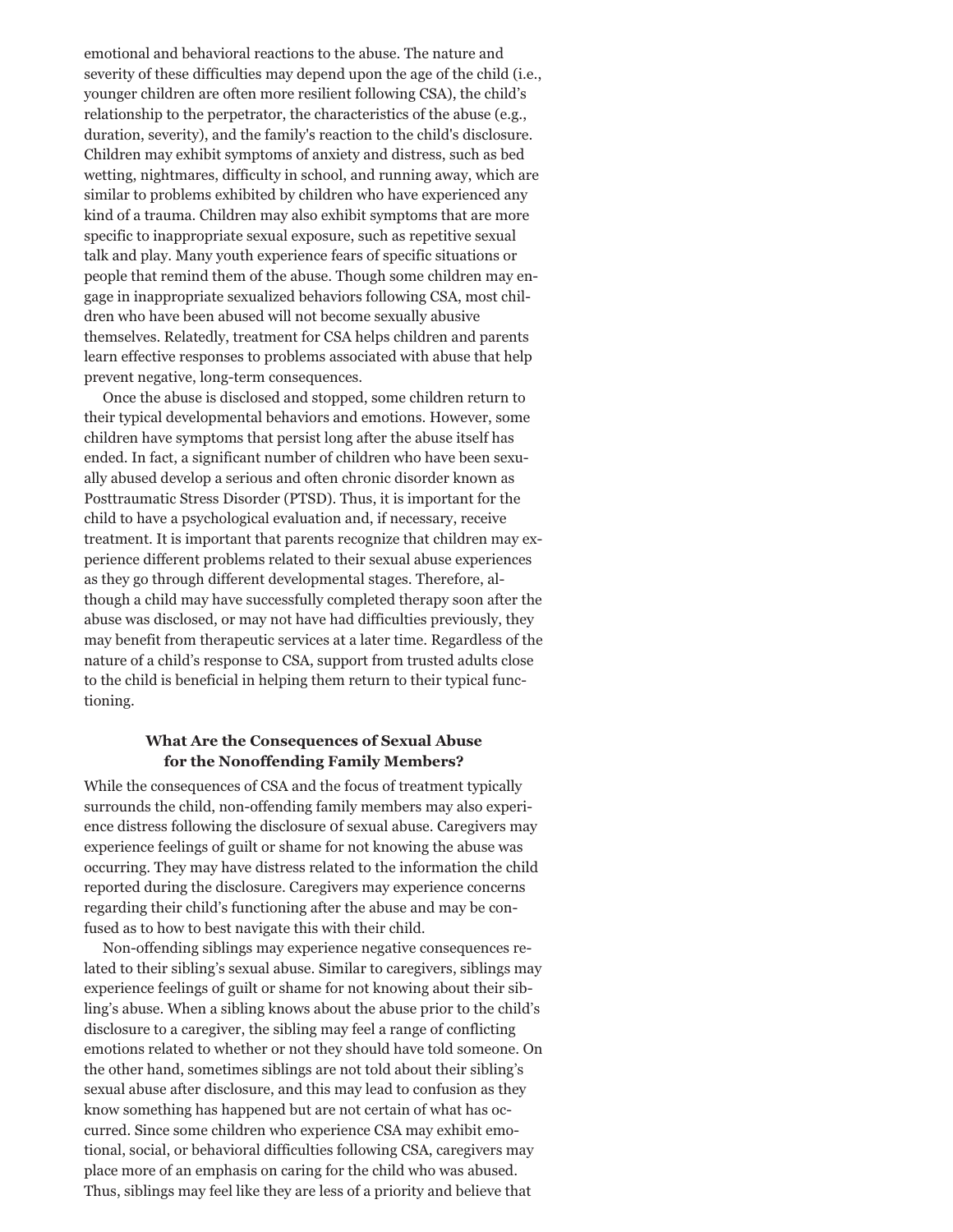their emotional reaction to the disclosure of their sibling's sexual abuse is not as important.

Finally, the entire family may experience disruptions in their lives due to the sexual abuse. These disruptions may include moving homes, attending different schools, involvement in the legal system, and changes in family dynamics. These disruptions may cause the entire family distress and may prompt new challenges in their daily lives.

#### **Where Should You Go for Help?**

In all states, sexual abuse of a minor is a crime. In most states, professionals in mental and medical health care, law enforcement, or school/childcare settings are mandated reporters of suspected child abuse and are required to contact their state's child abuse and neglect reporting agency, often identified as the Child Abuse Hotline, to file a report of suspected child abuse. Additionally, in some states any person who suspects child abuse and neglect is expected to report. In some areas, the child protection agency will need to work in conjunction with the police. In other instances, the agency will investigate the sexual abuse allegation and provide guidance and help to the child and family. As a reporter, you may remain anonymous, but the caseworker will ask you important questions about the child, the possible abuser, and the circumstances. Reporting to authorities will often help to protect the child from further sexual abuse.

Additionally, if you suspect that a child has been sexually abused, therapists or teachers can help in the reporting process and provide resources following reporting. Increasingly in the United States, Child Advocacy Centers (CACs) are available and well equipped to provide support and resources following child sexual abuse, including completing forensic interviews, medical evaluations, and providing referrals for additional services. Finally, you should consider working with a therapist to protect the child's emotional and psychological wellbeing.

# **What Kind of Treatment Is Available for the Child and Their Nonoffending Family Members?**

Many therapy formats have been applied to sexual abuse including individual, family, and group therapy. Cognitive behavioral therapy, in both individual and group settings, effectively decreases the problems experienced by children who have been sexually abused. Both the child and their nonoffending family members can benefit from cognitive behavioral interventions. Cognitive behavioral interventions for the child who was sexually abused should be individually tailored to target the particular child's difficulties. However, education, coping skills, and gradual exposure exercises are generally incorporated into the treatment plan. Gradual exposure refers to exercises that encourage children to confront memories, thoughts, and innocuous reminders (e.g. bathrooms, sleeping alone, undressing, showering, etc.) of the abuse in a safe and gradual fashion over time. This may be done by guided imagery, doll play, drawing, reading, writing, poetry, singing, and other activities. By reducing the anxiety associated with abuse-related discussion, gradual exposure exercises help children to express their thoughts and feelings more openly, thereby enhancing their ability to understand and emotionally process the abusive experience(s).

The cognitive behavioral therapist may help nonoffending parents cope with their own thoughts and feelings about their children's abuse